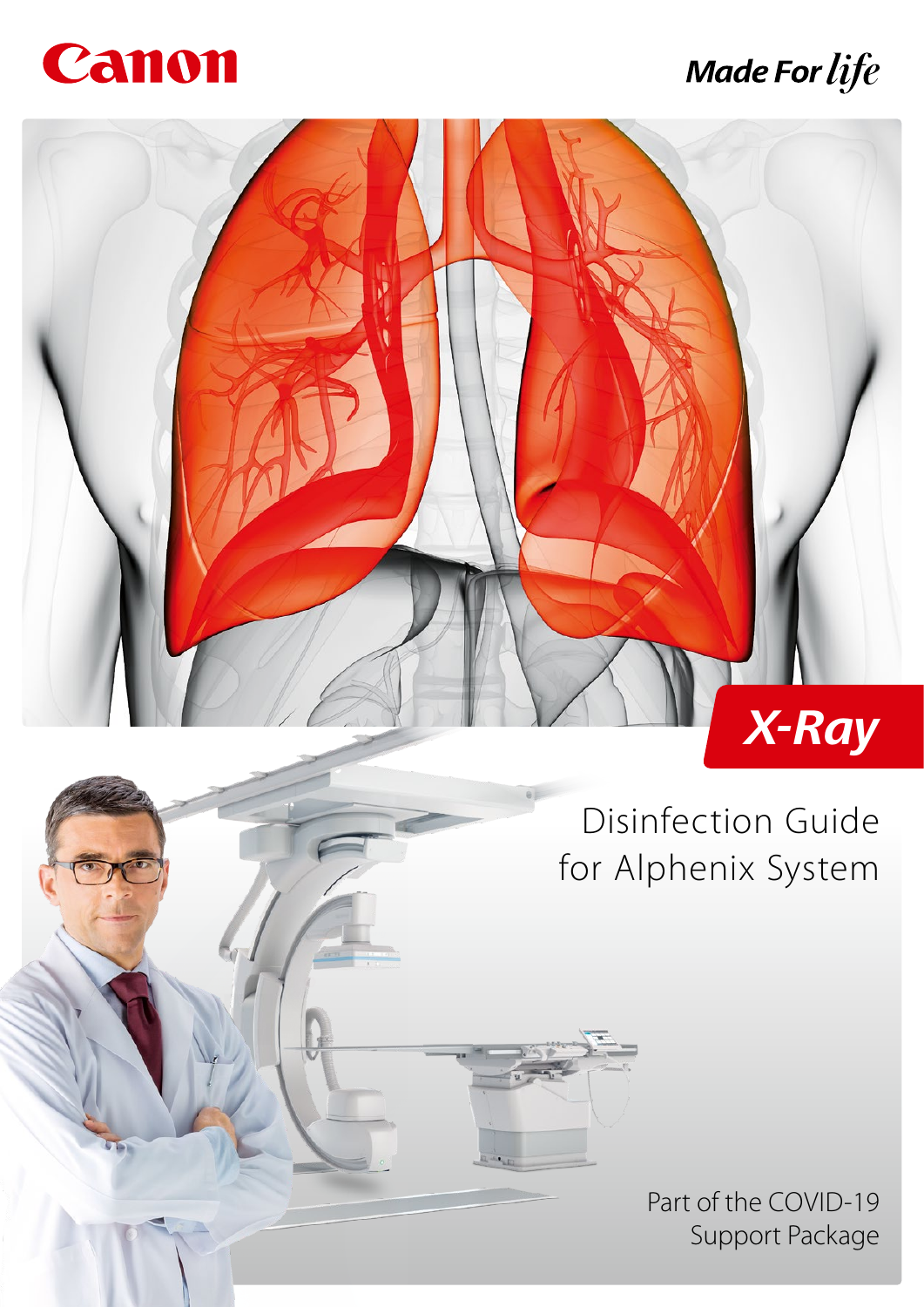# **18.4 Cleaning**

After operating the unit, clean the main unit, the optional units, and the room.

If cleaning is performed by a cleaning agency, ensure that they are aware of the following WARNING and CAUTION instructions.

|  | $\bigwedge \mathsf{WARMING}\colon$ 1. If disinfection is required due to the presence of blood etc., perform<br>thorough disinfection referring to subsection 18.5 "Disinfection".                                                                                                                                                                                            |
|--|-------------------------------------------------------------------------------------------------------------------------------------------------------------------------------------------------------------------------------------------------------------------------------------------------------------------------------------------------------------------------------|
|  | 2. Turn OFF the power to the unit before cleaning. If the power is ON, a<br>malfunction may occur, resulting in an accident.<br>Entry of liquids such as water or detergent into the unit could result in<br>a short circuit or electric shock.                                                                                                                               |
|  | 3. If the arm of the support unit needs to be moved during cleaning, turn<br>ON the power switch after fully wiping off liquid such as water and<br>detergent from the surrounding area of the support unit, and then<br>operate it in a normal manner. Forcible movement of the arm may<br>cause an error. After the arm is moved, immediately turn OFF the<br>power switch. |
|  | 4. Do not pour or spray liquids such as disinfectant, detergent, or water<br>on the system. Entry of liquids into the system may cause a<br>malfunction or an accident.                                                                                                                                                                                                       |
|  | 5. Do not pour liquids such as water or detergent on the floor. Entry of<br>liquids into the system or into the cable pit may cause a malfunction or<br>an accident.                                                                                                                                                                                                          |
|  | 6. Cleaning of the support unit, top of the monitor support, ceiling rails,<br>and other units located high above the floor should be performed by a<br>professional cleaning agency. Never work on a stepladder etc.                                                                                                                                                         |
|  | 7. When the FPD cover etc. on the top of the arm of the support unit is to<br>be cleaned, set the arm rotation angle or slide angle to 90° to move the<br>part to be cleaned to a sufficiently safe low position.                                                                                                                                                             |

*NOTICE:* Do not clean the system with organic solvents (such as paint thinner) or abrasive cleansers because they may cause surface damage or discoloration.

### **(1) Cleaning the unit**

Wipe off stains with a soft cloth moistened with mild detergent.

Dilute the mild detergent to the concentration specified by the manufacturer. Moisten a soft cloth with diluted detergent and then wring the cloth out firmly so that the detergent does not drip from the cloth.

Wipe off the stains and then wipe the unit again with a dry soft cloth.

#### **(2) Cleaning of the room**

Remove dust from the room using a vacuum cleaner. When cleaning the floor, use a tightly wrung out mop or cloth so that water does not drip.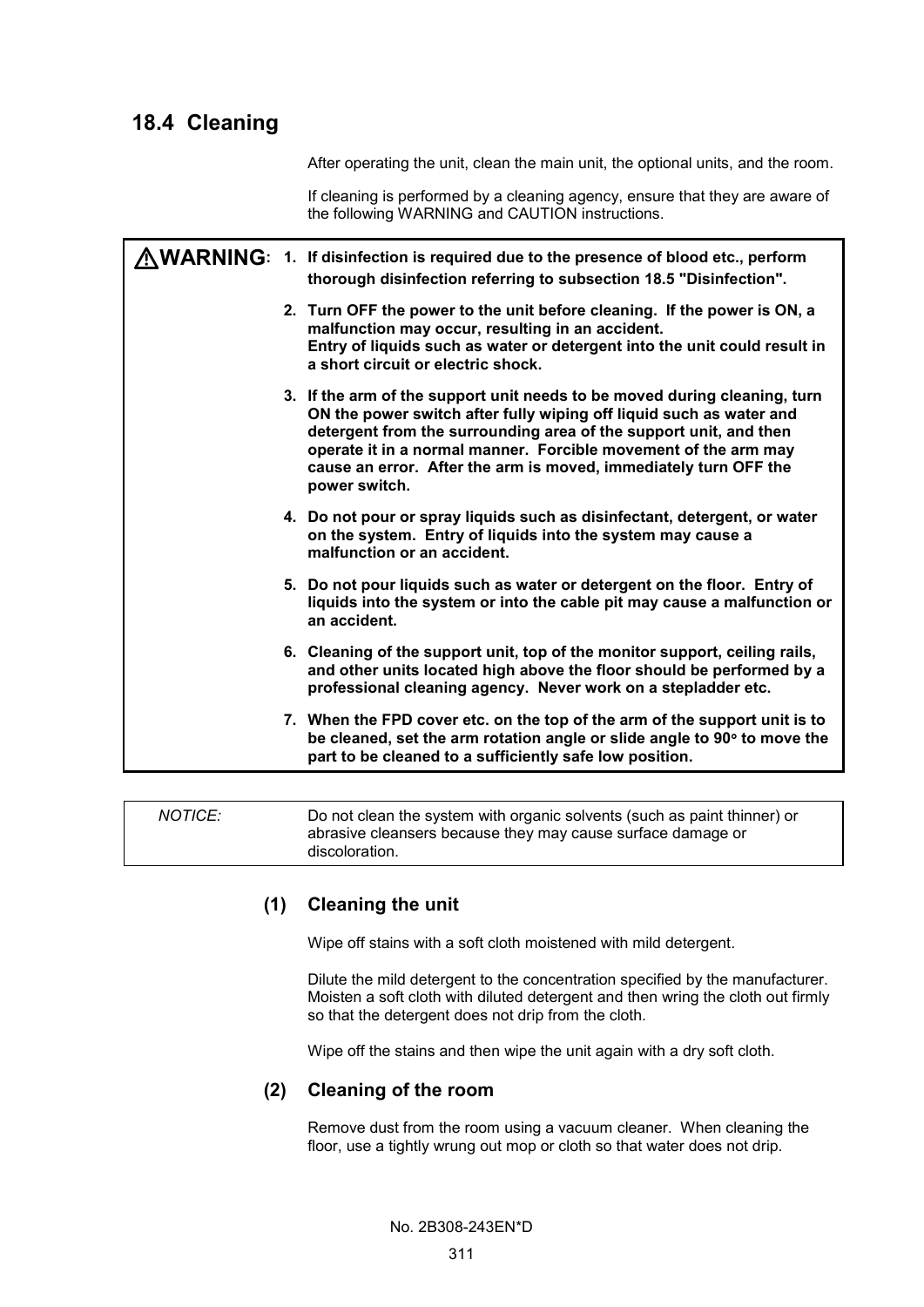# **18.5 Disinfection**

Disinfect the surfaces of the unit, accessories, and options according to the instructions of the hospital's infection control officer.

|  | AWARNING: 1. After disinfection, ventilate the room thoroughly before turning ON the<br>power. If any flammable gases remain in the room, there is a danger of<br>fire or explosion when the power is turned ON.                                                 |
|--|------------------------------------------------------------------------------------------------------------------------------------------------------------------------------------------------------------------------------------------------------------------|
|  | 2. Do not pour or spray disinfectant on the unit. Entry of disinfectant into<br>the unit may cause a malfunction or an accident.                                                                                                                                 |
|  | 3. Be sure to turn OFF the power of the unit before disinfection. If power<br>is supplied, an accident may occur due to unintended operation of the<br>unit when control switches are touched.<br>If liquid enters the unit, a fire or electric shock may occur. |

| NOTICE: | 1. Do not use the types of disinfectants listed below. They will damage the<br>system. The performance and safety of the system cannot be guaranteed if<br>it has been damaged by use of an unsuitable disinfectant.                                                                                                                                                   |
|---------|------------------------------------------------------------------------------------------------------------------------------------------------------------------------------------------------------------------------------------------------------------------------------------------------------------------------------------------------------------------------|
|         | • Disinfectants that are excessively corrosive to metal or rubber, such as<br>chlorine-based disinfectants.                                                                                                                                                                                                                                                            |
|         | • Disinfectants that have instructions stating that they are inappropriate for any<br>of the following: metal, plastic, rubber, or painted surfaces.                                                                                                                                                                                                                   |
|         | • Disinfectants that may enter the system, such as formalin gas or spray-type<br>agents.                                                                                                                                                                                                                                                                               |
|         | 2. Disinfect the system only when necessary. Performing disinfection many<br>times may result in discoloration or cracking of the surface finish or in<br>damage to rubber or plastic parts. If the system appears to be harmed by a<br>disinfectant, immediately stop using the system. Contact your Canon<br>Medical Systems representative for repair.              |
|         | 3. Wipe off disinfectants thoroughly after the system has been disinfected.<br>Failure to do so may result in discoloration or cracking of the surface finish or<br>in damage to rubber or plastic parts. If the system appears to be harmed by<br>a disinfectant, immediately stop using the system. Contact your Canon<br>Medical Systems representative for repair. |

# **(1) Recommended disinfectants**

The disinfectants listed below can be used on this unit. Read the handling instructions for the disinfectant to be used and fully understand its characteristics and precautions before using it.

- Glutaraldehyde : 2.0 w/v%
- Benzalkonium chloride : 0.2 w/v%
- Ethanol for disinfection : 76.9 to 81.4 v/v% solution (Do not use this on the synthetic rubber on the front panel of the control console.)